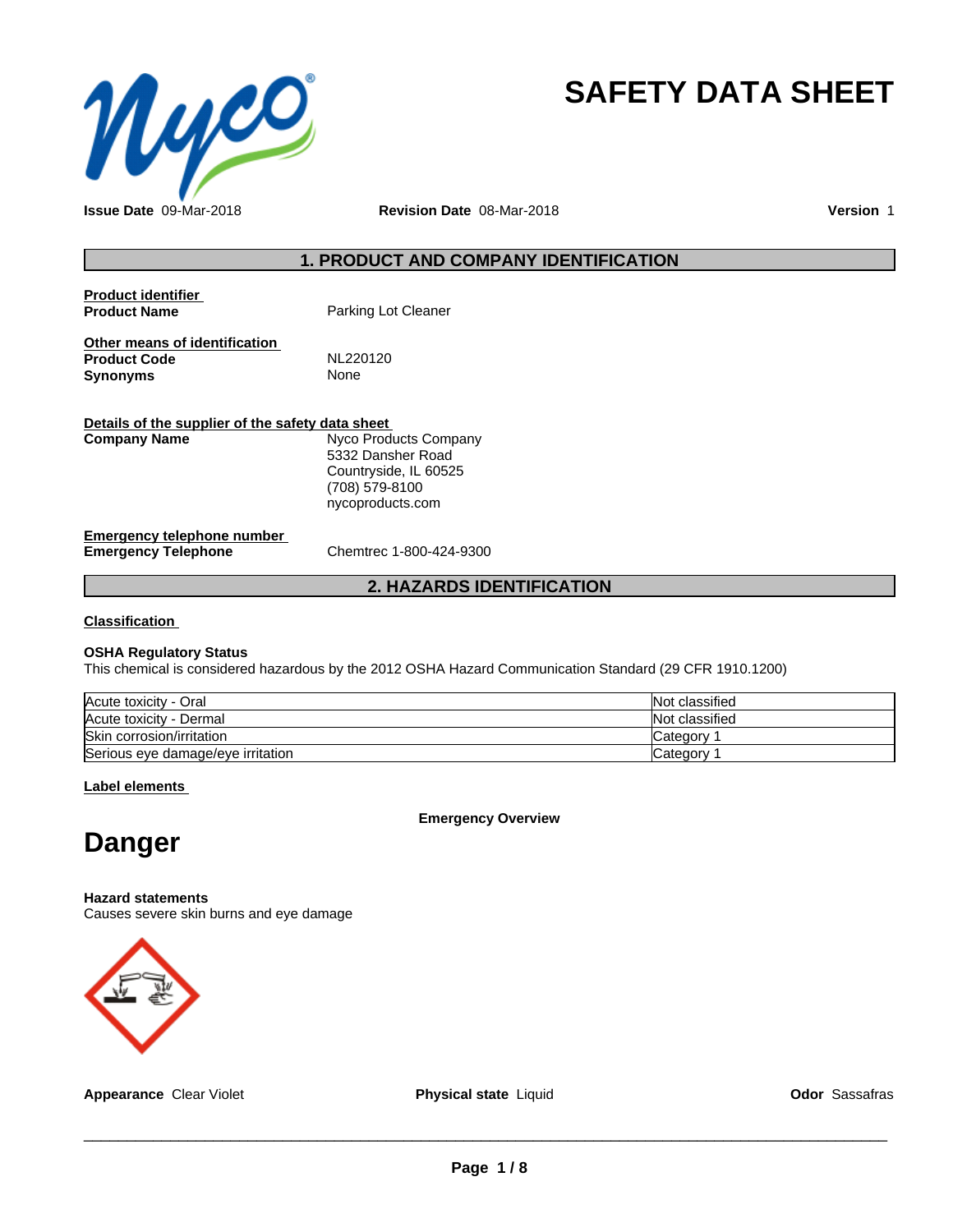# **Precautionary Statements - Prevention**

Do not breathe dust/fume/gas/mist/vapors/spray Wash face, hands and any exposed skin thoroughly after handling Wear protective gloves/protective clothing/eye protection/face protection

# **Precautionary Statements - Response**

Specific Treatment (See Section 4 on the SDS) IF IN EYES: Rinse cautiously with water for several minutes. Remove contact lenses, if present and easy to do. Continue rinsing Immediately call a POISON CENTER or doctor/physician IF ON SKIN (or hair): Remove/Take off immediately all contaminated clothing. Rinse skin with water/shower Wash contaminated clothing before reuse IF INHALED: Remove victim to fresh air and keep at rest in a position comfortable for breathing Immediately call a POISON CENTER or doctor/physician IF SWALLOWED: Rinse mouth. DO NOT induce vomiting Drink plenty of water Immediately call a POISON CENTER or doctor/physician

# **Precautionary Statements - Storage**

Store locked up

# **Precautionary Statements - Disposal**

Disposal should be in accordance with applicable regional, national and local laws and regulations

# **Hazards not otherwise classified (HNOC)**

**Other Information**

Unknown Acute Toxicity 0.02% of the mixture consists of ingredient(s) of unknown toxicity

# **3. COMPOSITION/INFORMATION ON INGREDIENTS**

| <b>Chemical Name</b>      | CAS No.     | Weight-% | <b>Trade Secret</b> |
|---------------------------|-------------|----------|---------------------|
| 2-(2-butoxyethoxy)ethanol | 112-34-5    |          |                     |
| 2-butoxvethanol           | 111-76-2    |          |                     |
| Sodium Metasilicate       | 6834-92-0   | 1-2      |                     |
| Surfactant Blend          | Proprietary | כ- ו     |                     |

\*The exact percentage (concentration) of composition has been withheld as a trade secret.

# **4. FIRST AID MEASURES**

| <b>First aid measures</b>                                   |                                                                                                                                                                                                                                                                                                             |
|-------------------------------------------------------------|-------------------------------------------------------------------------------------------------------------------------------------------------------------------------------------------------------------------------------------------------------------------------------------------------------------|
| <b>General advice</b>                                       | Immediate medical attention is required.                                                                                                                                                                                                                                                                    |
| <b>Skin Contact</b>                                         | Immediate medical attention is required. Wash off immediately with soap and plenty of<br>water while removing all contaminated clothes and shoes.                                                                                                                                                           |
| Eye contact                                                 | Immediate medical attention is required. Rinse immediately with plenty of water, also under<br>the eyelids, for at least 15 minutes. Keep eye wide open while rinsing. Do not rub affected<br>area.                                                                                                         |
| <b>Inhalation</b>                                           | Remove to fresh air. Call a physician or poison control center immediately. If not breathing,<br>give artificial respiration. If breathing is difficult, give oxygen.                                                                                                                                       |
| Ingestion                                                   | Immediate medical attention is required. Do NOT induce vomiting. Drink plenty of water.<br>Never give anything by mouth to an unconscious person. Remove from exposure, lie down.<br>Clean mouth with water and drink afterwards plenty of water. Call a physician or poison<br>control center immediately. |
| Self-protection of the first aider                          | Use personal protective equipment as required. Avoid contact with skin, eyes or clothing.                                                                                                                                                                                                                   |
| Most important symptoms and effects, both acute and delayed |                                                                                                                                                                                                                                                                                                             |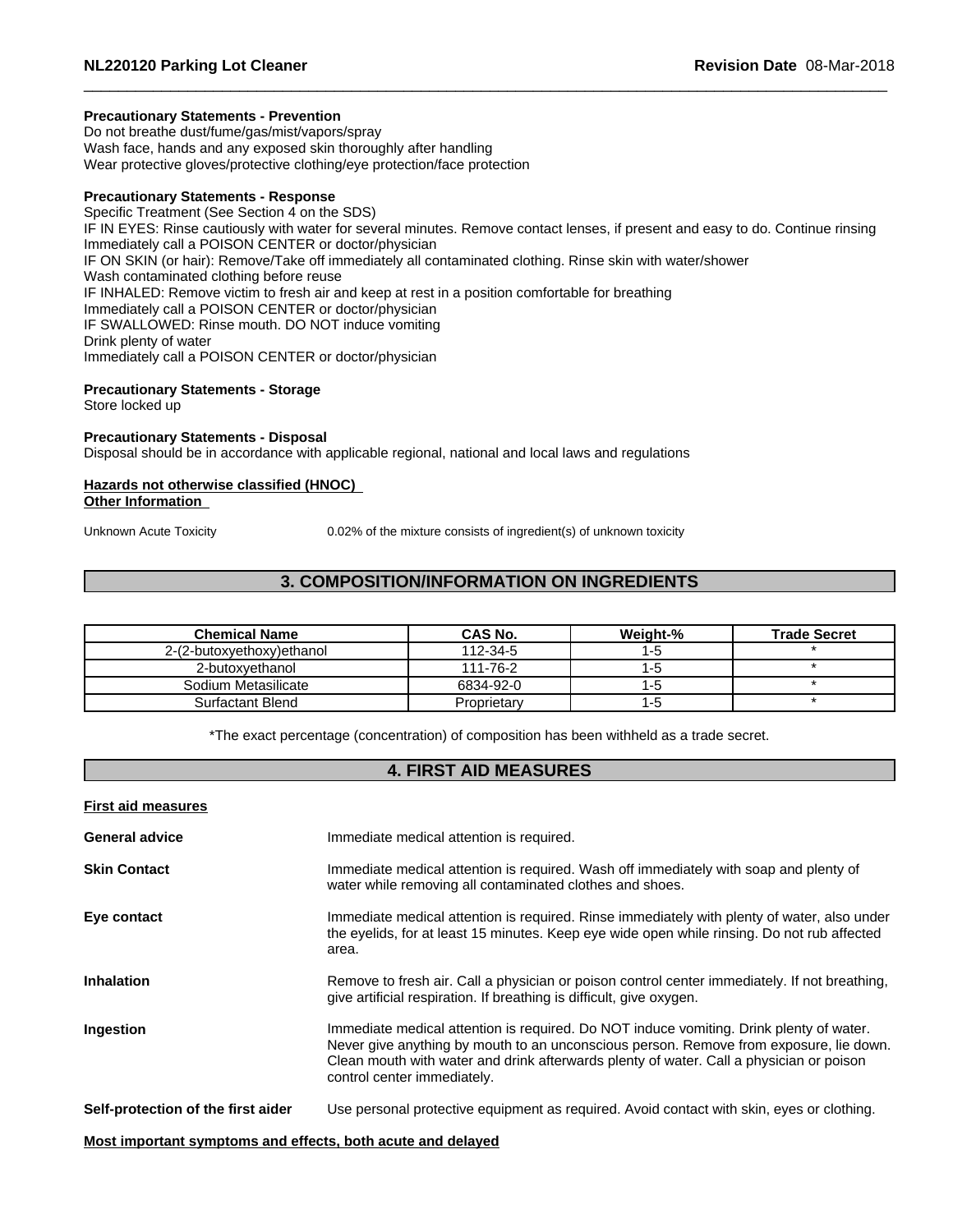| <b>Symptoms</b>    | Any additional important symptoms and effects are described in Section 11: Toxicology<br>Information.                                                                                                                                                                                                                                                                     |  |
|--------------------|---------------------------------------------------------------------------------------------------------------------------------------------------------------------------------------------------------------------------------------------------------------------------------------------------------------------------------------------------------------------------|--|
|                    | Indication of any immediate medical attention and special treatment needed                                                                                                                                                                                                                                                                                                |  |
| Note to physicians | Product is a corrosive material. Use of gastric lavage or emesis is contraindicated.<br>Possible perforation of stomach or esophagus should be investigated. Do not give<br>chemical antidotes. Asphyxia from glottal edema may occur. Marked decrease in blood<br>pressure may occur with moist rales, frothy sputum, and high pulse pressure. Treat<br>symptomatically. |  |

# **5. FIRE-FIGHTING MEASURES**

# **Suitable extinguishing media**

Use extinguishing measures that are appropriate to local circumstances and the surrounding environment.

**Unsuitable extinguishing media** Caution: Use of water spray when fighting fire may be inefficient.

#### **Specific hazards arising from the chemical**

The product causes burns of eyes, skin and mucous membranes. Thermal decomposition can lead to release of irritating and toxic gases and vapors. In the event of fire and/or explosion do not breathe fumes.

# **Explosion data**

**Sensitivity to Mechanical Impact** None. **Sensitivity to Static Discharge** None.

# **Protective equipment and precautions for firefighters**

As in any fire, wear self-contained breathing apparatus pressure-demand, MSHA/NIOSH (approved or equivalent) and full protective gear.

# **6. ACCIDENTAL RELEASE MEASURES**

# **Personal precautions, protective equipment and emergency procedures**

| <b>Personal precautions</b>                          | Evacuate personnel to safe areas. Use personal protective equipment as required. Avoid<br>contact with skin, eyes or clothing. Keep people away from and upwind of spill/leak.                                                                                                                              |  |
|------------------------------------------------------|-------------------------------------------------------------------------------------------------------------------------------------------------------------------------------------------------------------------------------------------------------------------------------------------------------------|--|
| <b>Environmental precautions</b>                     |                                                                                                                                                                                                                                                                                                             |  |
| <b>Environmental precautions</b>                     | Do not allow into any storm sewer drains, lakes, streams, ponds, estuaries, oceans or other<br>surface water bodies. Should not be released into the environment. Dispose of according to<br>all local city, state and federal rules and regulations.                                                       |  |
| Methods and material for containment and cleaning up |                                                                                                                                                                                                                                                                                                             |  |
| <b>Methods for containment</b>                       | Prevent further leakage or spillage if safe to do so.                                                                                                                                                                                                                                                       |  |
| Methods for cleaning up                              | Dike far ahead of liquid spill for later disposal. Soak up with inert absorbent material. Take<br>up mechanically, placing in appropriate containers for disposal. Clean contaminated surface<br>thoroughly. Prevent product from entering drains. Dam up. After cleaning, flush away traces<br>with water. |  |
|                                                      |                                                                                                                                                                                                                                                                                                             |  |

# **7. HANDLING AND STORAGE**

**Precautions for safe handling**

**Advice on safe handling** Use personal protective equipment as required.Avoid contact with skin, eyes or clothing. Ensure adequate ventilation, especially in confined areas. In case of insufficient ventilation, wear suitable respiratory equipment. Use only with adequate ventilation and in closed systems.

**Conditions for safe storage, including any incompatibilities**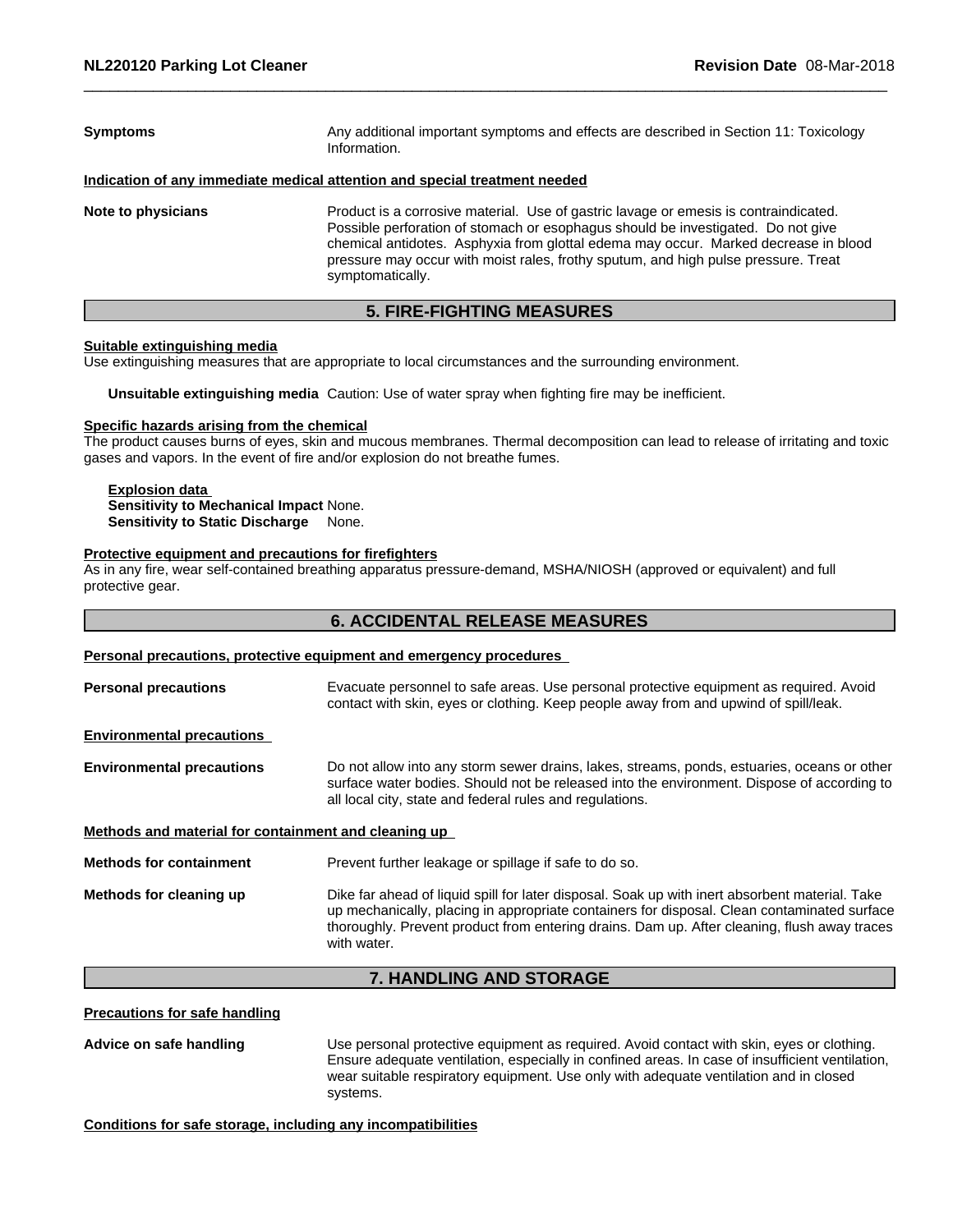**Storage Conditions** Keep container tightly closed in a dry and well-ventilated place. Keep out of the reach of children. Keep containers tightly closed in a dry, cool and well-ventilated place. Keep in properly labeled containers.

**Incompatible materials** Incompatible with strong acids and bases. Incompatible with oxidizing agents.

# **8. EXPOSURE CONTROLS/PERSONAL PROTECTION**

# **Control parameters**

# **Exposure Guidelines** .

| <b>Chemical Name</b>          | <b>ACGIH TLV</b>               | <b>OSHA PEL</b>                                                                                                          | <b>NIOSH IDLH</b>                                        |
|-------------------------------|--------------------------------|--------------------------------------------------------------------------------------------------------------------------|----------------------------------------------------------|
| 2-(2-butoxyethoxy)ethanol     | TWA: 10 ppm inhalable fraction |                                                                                                                          |                                                          |
| 112-34-5                      | and vapor                      |                                                                                                                          |                                                          |
| 2-butoxyethanol<br>111-76-2   | TWA: 20 ppm                    | TWA: 50 ppm<br>TWA: $240 \text{ mg/m}^3$<br>(vacated) TWA: 25 ppm<br>(vacated) TWA: $120 \text{ mg/m}^3$<br>(vacated) S* | IDLH: 700 ppm<br>TWA: 5 ppm<br>TWA: 24 mg/m <sup>3</sup> |
| Sodium Hydroxide<br>1310-73-2 | Ceiling: $2 \text{ mg/m}^3$    | TWA: $2 \text{ mg/m}^3$<br>(vacated) Ceiling: $2 \text{ mg/m}^3$                                                         | IDLH: $10 \text{ mg/m}^3$<br>Ceiling: $2 \text{ mg/m}^3$ |

*NIOSH IDLH Immediately Dangerous to Life or Health*

**Other Information** Vacated limits revoked by the Court of Appeals decision in AFL-CIO v.OSHA, 965 F.2d 962 (11th Cir., 1992).

# **Appropriate engineering controls**

| <b>Engineering Controls</b>   | Showers, Eyewash stations & Ventilation systems.                                                                                                                                                                                                                                                                                                                                                            |  |  |
|-------------------------------|-------------------------------------------------------------------------------------------------------------------------------------------------------------------------------------------------------------------------------------------------------------------------------------------------------------------------------------------------------------------------------------------------------------|--|--|
|                               | Individual protection measures, such as personal protective equipment                                                                                                                                                                                                                                                                                                                                       |  |  |
| <b>Eye/face protection</b>    | Tight sealing safety goggles. Wear a face shield if splashing hazard exists.                                                                                                                                                                                                                                                                                                                                |  |  |
| Skin and body protection      | Wear impervious protective clothing, including boots, gloves, lab coat, apron or coveralls,<br>as appropriate, to prevent skin contact.                                                                                                                                                                                                                                                                     |  |  |
| <b>Respiratory protection</b> | If exposure limits are exceeded or irritation is experienced, NIOSH/MSHA approved<br>respiratory protection should be worn. Positive-pressure supplied air respirators may be<br>required for high airborne contaminant concentrations. Respiratory protection must be<br>provided in accordance with current local regulations.                                                                            |  |  |
| <b>General Hygiene</b>        | When using do not eat, drink or smoke. Keep away from food, drink and animal feeding<br>stuffs. Contaminated work clothing should not be allowed out of the workplace. Regular<br>cleaning of equipment, work area and clothing is recommended. Avoid contact with skin,<br>eyes or clothing. Take off all contaminated clothing and wash it before reuse. Wear suitable<br>gloves and eye/face protection. |  |  |

# **9. PHYSICAL AND CHEMICAL PROPERTIES**

# **Information on basic physical and chemical properties**

| <b>Physical state</b><br>Appearance<br>Color                         | Liquid<br><b>Clear Violet</b><br>Violet                      |               |
|----------------------------------------------------------------------|--------------------------------------------------------------|---------------|
| Odor                                                                 | Sassafras                                                    |               |
| <b>Odor threshold</b>                                                | No Information available                                     |               |
| <b>Property</b><br>рH<br><b>Specific Gravity</b><br><b>Viscosity</b> | <b>Values</b><br>$12.5 - 13.5$<br>1.017<br>$<$ 25 cP @ 25 °C | <b>Remark</b> |

**Melting point/freezing point** No Information available

**Remarks** • Method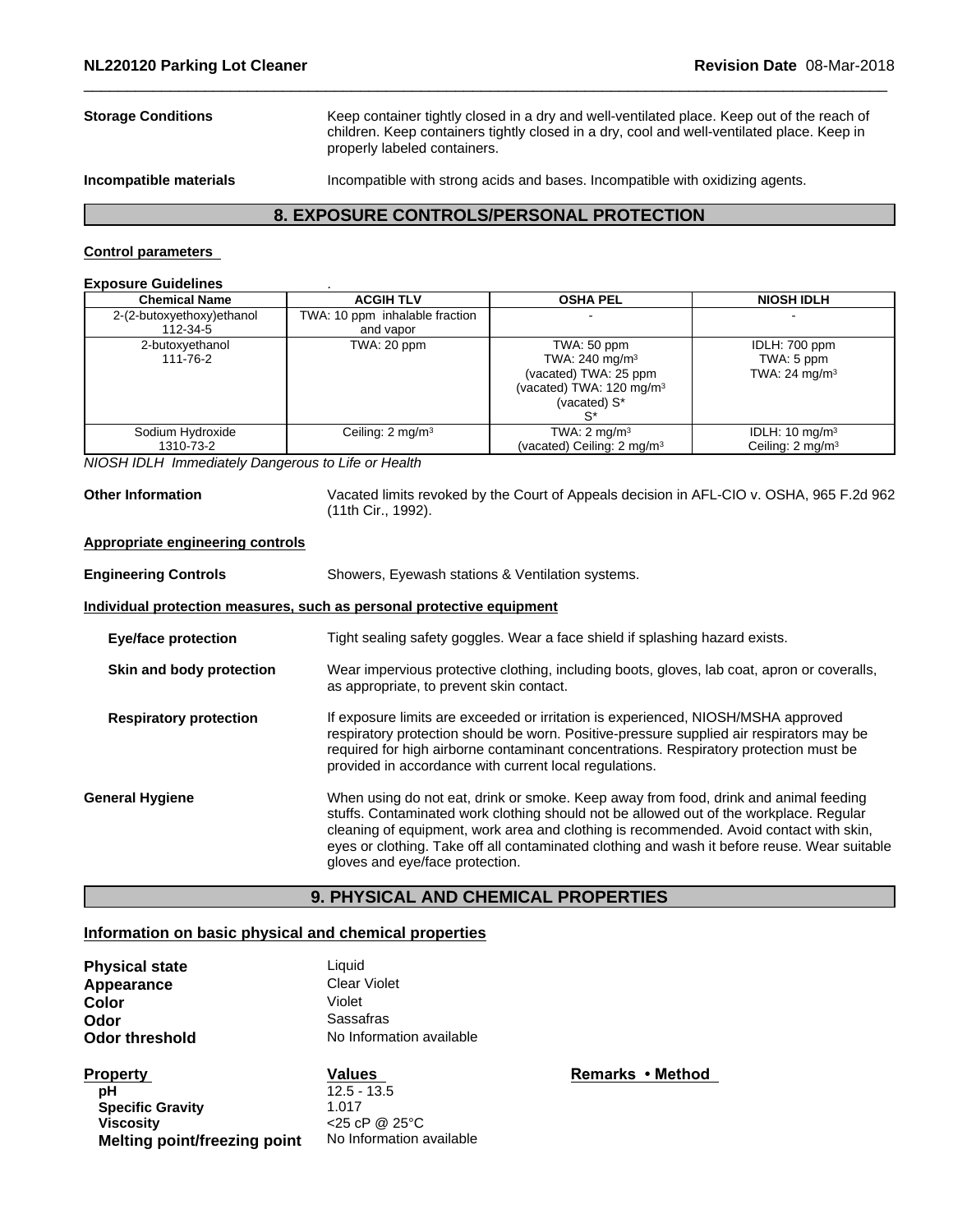| <b>Flash point</b><br>Boiling point / boiling range<br><b>Evaporation rate</b><br>Flammability (solid, gas)<br><b>Flammability Limits in Air</b><br>Upper flammability limit:<br>Lower flammability limit:<br>Vapor pressure<br>Vapor density | None<br>100 °C / 212 °F Degrees<br>No Information available<br>No data available<br>No Information available<br>No Information available<br>No Information available<br>No Information available | Not Applicable |
|-----------------------------------------------------------------------------------------------------------------------------------------------------------------------------------------------------------------------------------------------|--------------------------------------------------------------------------------------------------------------------------------------------------------------------------------------------------|----------------|
| <b>Partition coefficient</b><br><b>Autoignition temperature</b><br>Decomposition temperature<br><b>Other Information</b>                                                                                                                      | No Information available<br>No Information available<br>No Information available                                                                                                                 |                |
| <b>Density Lbs/Gal</b><br><b>VOC Content (%)</b>                                                                                                                                                                                              | 8.5<br>6                                                                                                                                                                                         |                |

# **10. STABILITY AND REACTIVITY**

# **Reactivity**

No data available

# **Chemical stability**

Stable under recommended storage conditions.

# **Possibility of Hazardous Reactions**

None under normal processing.

# **Conditions to avoid**

Exposure to air or moisture over prolonged periods.

# **Incompatible materials**

Incompatible with strong acids and bases. Incompatible with oxidizing agents.

# **Hazardous Decomposition Products**

Thermal decomposition can lead to release of irritating and toxic gases and vapors.

# **11. TOXICOLOGICAL INFORMATION**

# **Information on likely routes of exposure**

| <b>Product Information</b> | The primary effects and toxicity of this material are due to it corrosive nature.                                                                                                                                                          |
|----------------------------|--------------------------------------------------------------------------------------------------------------------------------------------------------------------------------------------------------------------------------------------|
| <b>Inhalation</b>          | Avoid breathing vapors or mists. Breathing of vapor can cause respiratory irritation and<br>inflammation. Breathing of mist or liquid can cause burns to the respiratory tract.                                                            |
| Eye contact                | Avoid contact with eyes. Corrosive. Causes severe eye damage.                                                                                                                                                                              |
| <b>Skin Contact</b>        | Avoid contact with skin. Corrosive. Contact with skin may cause severe irritation and burns.<br>Prolonged or repeated contact may cause absorption to the skin.                                                                            |
| Ingestion                  | Ingestion causes acute irritation and burns to the mucous membranes of the mouth,<br>trachea, esophagus and stomach. Ingestion may result in the absorption of potentially<br>harmful amounts leading to possible liver and kidney damage. |

| <b>Chemical Name</b>                    | Oral LD50            | Dermal LD50           | <b>Inhalation LC50</b>                             |
|-----------------------------------------|----------------------|-----------------------|----------------------------------------------------|
| 2-(2-butoxyethoxy) ethanol<br>1112-34-5 | $= 5660$ mg/kg (Rat) | = 2700 mg/kg (Rabbit) |                                                    |
| 2-butoxyethanol<br>1111-76-2            | $= 470$ mg/kg (Rat)  | $= 99$ mg/kg (Rabbit) | $I = 486$ ppm (Rat) $4 h = 450$ ppm<br>$Rat$ ) 4 h |
| Sodium Metasilicate<br>6834-92-0        | $= 1153$ mg/kg (Rat) |                       |                                                    |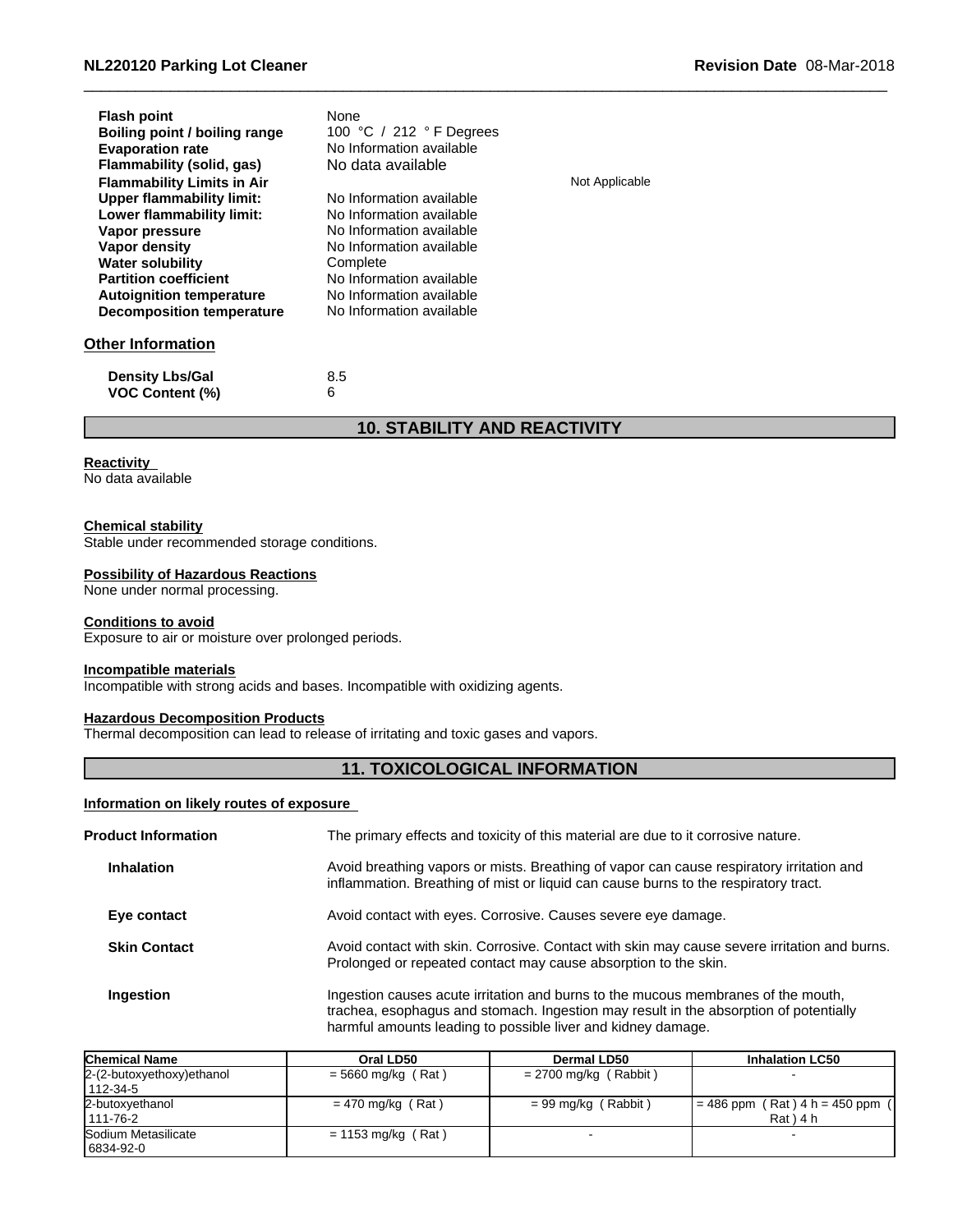| Surfactant Blend                                                                                                                                                                                              | $>$ 2000 mg/kg (Rat)            |                                                                                                                                               | > 2000 mg/kg (Rat)                                                                                                                                                                                                                                                                                                                                              |                                                                                          |  |
|---------------------------------------------------------------------------------------------------------------------------------------------------------------------------------------------------------------|---------------------------------|-----------------------------------------------------------------------------------------------------------------------------------------------|-----------------------------------------------------------------------------------------------------------------------------------------------------------------------------------------------------------------------------------------------------------------------------------------------------------------------------------------------------------------|------------------------------------------------------------------------------------------|--|
| Information on toxicological effects                                                                                                                                                                          |                                 |                                                                                                                                               |                                                                                                                                                                                                                                                                                                                                                                 |                                                                                          |  |
| <b>Symptoms</b>                                                                                                                                                                                               |                                 | No Information available.                                                                                                                     |                                                                                                                                                                                                                                                                                                                                                                 |                                                                                          |  |
| Delayed and immediate effects as well as chronic effects from short and long-term exposure                                                                                                                    |                                 |                                                                                                                                               |                                                                                                                                                                                                                                                                                                                                                                 |                                                                                          |  |
| <b>Corrosivity</b>                                                                                                                                                                                            |                                 | Causes burns. Extremely corrosive and destructive to tissue. Risk of serious damage to                                                        |                                                                                                                                                                                                                                                                                                                                                                 |                                                                                          |  |
|                                                                                                                                                                                                               | eyes.                           |                                                                                                                                               |                                                                                                                                                                                                                                                                                                                                                                 |                                                                                          |  |
| <b>Sensitization</b>                                                                                                                                                                                          |                                 | No Information available.                                                                                                                     |                                                                                                                                                                                                                                                                                                                                                                 |                                                                                          |  |
| <b>Germ cell mutagenicity</b>                                                                                                                                                                                 |                                 | No Information available.                                                                                                                     |                                                                                                                                                                                                                                                                                                                                                                 |                                                                                          |  |
| Carcinogenicity                                                                                                                                                                                               |                                 |                                                                                                                                               |                                                                                                                                                                                                                                                                                                                                                                 | The table below indicates whether each agency has listed any ingredient as a carcinogen. |  |
| <b>Chemical Name</b>                                                                                                                                                                                          | <b>ACGIH</b><br>A3              | <b>IARC</b>                                                                                                                                   | <b>NTP</b>                                                                                                                                                                                                                                                                                                                                                      | <b>OSHA</b>                                                                              |  |
| 2-butoxyethanol<br>111-76-2                                                                                                                                                                                   |                                 | Group 3                                                                                                                                       |                                                                                                                                                                                                                                                                                                                                                                 |                                                                                          |  |
| Group 3 -Not classifiable as a human carcinogen<br><b>Reproductive toxicity</b><br><b>STOT - single exposure</b><br><b>STOT - repeated exposure</b><br><b>Chronic toxicity</b><br><b>Target organ effects</b> | system, Skin.                   | No Information available.<br>No Information available.<br>No Information available.<br>blood-forming system. May cause adverse liver effects. | necrosis. Bronchial irritation with chronic cough and frequent attacks of pneumonia are<br>common. Gastrointestinal disturbances may also be seen. Avoid repeated exposure.<br>Possible risk of irreversible effects. May cause adverse effects on the bone marrow and<br>Blood, Central nervous system, EYES, hematopoietic system, Kidney, Liver, Respiratory | Chronic exposure to corrosive fumes/gases may cause erosion of the teeth followed by jaw |  |
| <b>Aspiration hazard</b>                                                                                                                                                                                      |                                 | No Information available.                                                                                                                     |                                                                                                                                                                                                                                                                                                                                                                 |                                                                                          |  |
| Numerical measures of toxicity - Product Information                                                                                                                                                          |                                 |                                                                                                                                               |                                                                                                                                                                                                                                                                                                                                                                 |                                                                                          |  |
| <b>Unknown Acute Toxicity</b>                                                                                                                                                                                 |                                 | 0.02% of the mixture consists of ingredient(s) of unknown toxicity                                                                            |                                                                                                                                                                                                                                                                                                                                                                 |                                                                                          |  |
| The following values are calculated based on chapter 3.1 of the GHS document.<br><b>ATEmix (oral)</b><br><b>ATEmix (dermal)</b><br>ATEmix (inhalation-dust/mist)                                              | 14,372.00<br>26,318.00<br>75.00 |                                                                                                                                               |                                                                                                                                                                                                                                                                                                                                                                 |                                                                                          |  |

# **12. ECOLOGICAL INFORMATION**

# **Ecotoxicity**

0.02% of the mixture consists of components(s) of unknown hazards to the aquatic environment

| <b>Chemical Name</b>        | Algae/aquatic plants                | <b>Fish</b>                        | Crustacea                       |
|-----------------------------|-------------------------------------|------------------------------------|---------------------------------|
| 2-(2-butoxyethoxy)ethanol   | 100: 96 h Desmodesmus               | 1300: 96 h Lepomis macrochirus     | 2850: 24 h Daphnia magna mg/L   |
| 112-34-5                    | subspicatus mg/L EC50               | mg/L LC50 static                   | EC50 100: 48 h Daphnia magna    |
|                             |                                     |                                    | mg/L EC50                       |
| 2-butoxyethanol             |                                     | 1490: 96 h Lepomis macrochirus     | 1698 - 1940: 24 h Daphnia magna |
| 111-76-2                    |                                     | mg/L LC50 static 2950: 96 h        | mg/L EC50 1000: 48 h Daphnia    |
|                             |                                     | Lepomis macrochirus mg/L LC50      | magna mg/L EC50                 |
| Sodium Metasilicate         |                                     | 210: 96 h Brachydanio rerio mg/L   | 216: 96 h Daphnia magna mg/L    |
| 6834-92-0                   |                                     | LC50 semi-static 210: 96 h         | EC <sub>50</sub>                |
|                             |                                     | Brachydanio rerio mg/L LC50        |                                 |
| <b>Surfactant Blend</b>     |                                     | 1.2: 96 h Oncorhynchus mykiss      | 5.3: 48 h Daphnia mg/L LC50     |
|                             |                                     | mg/L LC50                          |                                 |
| <b>Tetrasodium EDTA</b>     | 1.01: 72 h Desmodesmus              | 59.8: 96 h Pimephales promelas     | 610: 24 h Daphnia magna mg/L    |
| $64-02-8$                   | subspicatus mg/L EC50               | mg/L LC50 static 41: 96 h Lepomis  | EC <sub>50</sub>                |
|                             |                                     | macrochirus mg/L LC50 static       |                                 |
| Sodium Hydroxide            |                                     | 45.4: 96 h Oncorhynchus mykiss     |                                 |
| 1310-73-2                   |                                     | mg/L LC50 static                   |                                 |
| Trisodium nitrilotriacetate | 560 - 1000: 96 h Chlorella vulgaris | 93 - 170: 96 h Pimephales promelas | 560 - 1000: 48 h Daphnia magna  |
| 5064-31-3                   | mg/L EC50                           | mg/L LC50 flow-through 252: 96 h   | mg/L LC50                       |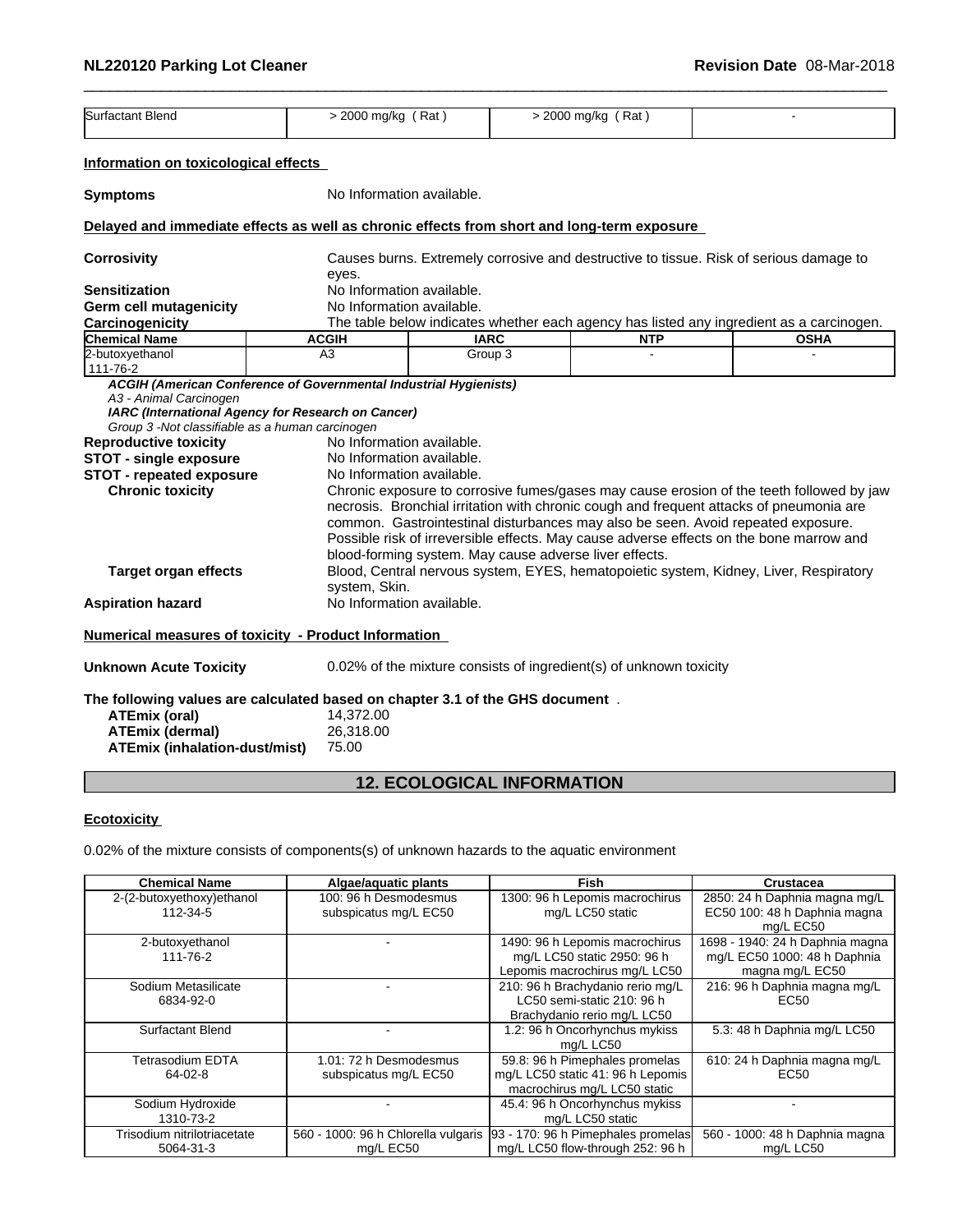#### **Persistence and degradability**

No Information available.

# **Bioaccumulation**

Bioaccumulative potential.

| <b>Chemical Name</b><br>UNCHIIGA. | $\ddot{\phantom{0}}$<br><b>Dortifier</b><br>coefficient |
|-----------------------------------|---------------------------------------------------------|
| butoxvethanol                     | ົດ<br>u.o i                                             |
| 1-76-2<br>.                       |                                                         |

**Other adverse effects** No Information available

# **13. DISPOSAL CONSIDERATIONS**

# **Waste treatment methods**

**Disposal of wastes** Disposal should be in accordance with applicable regional, national and local laws and regulations.

**Contaminated packaging Do not reuse container.** 

This product contains one or more substances that are listed with the State of California as a hazardous waste.

# **14. TRANSPORT INFORMATION**

The basic description below is specific to the container size. This information is provided for at a glance DOT information. Please refer to the container and/or shipping papers for the appropriate shipping description before tendering this material for shipment. For additional information, please contact the distributor listed in section 1 of this SDS.

| <b>DOT</b> | Not regulated |
|------------|---------------|
|            |               |

**TDG** Not regulated

# **15. REGULATORY INFORMATION**

**International Inventories TSCA** Complies **DSL/NDSL** Complies

# **Legend:**

 **TSCA** - United States Toxic Substances Control Act Section 8(b) Inventory  **DSL/NDSL** - Canadian Domestic Substances List/Non-Domestic Substances List

# **US Federal Regulations**

# **SARA 313**

Section 313 of Title III of the Superfund Amendments and Reauthorization Act of 1986 (SARA). This product contains a chemical or chemicals which are subject to the reporting requirements of the Act and Title 40 of the Code of Federal Regulations, Part 372